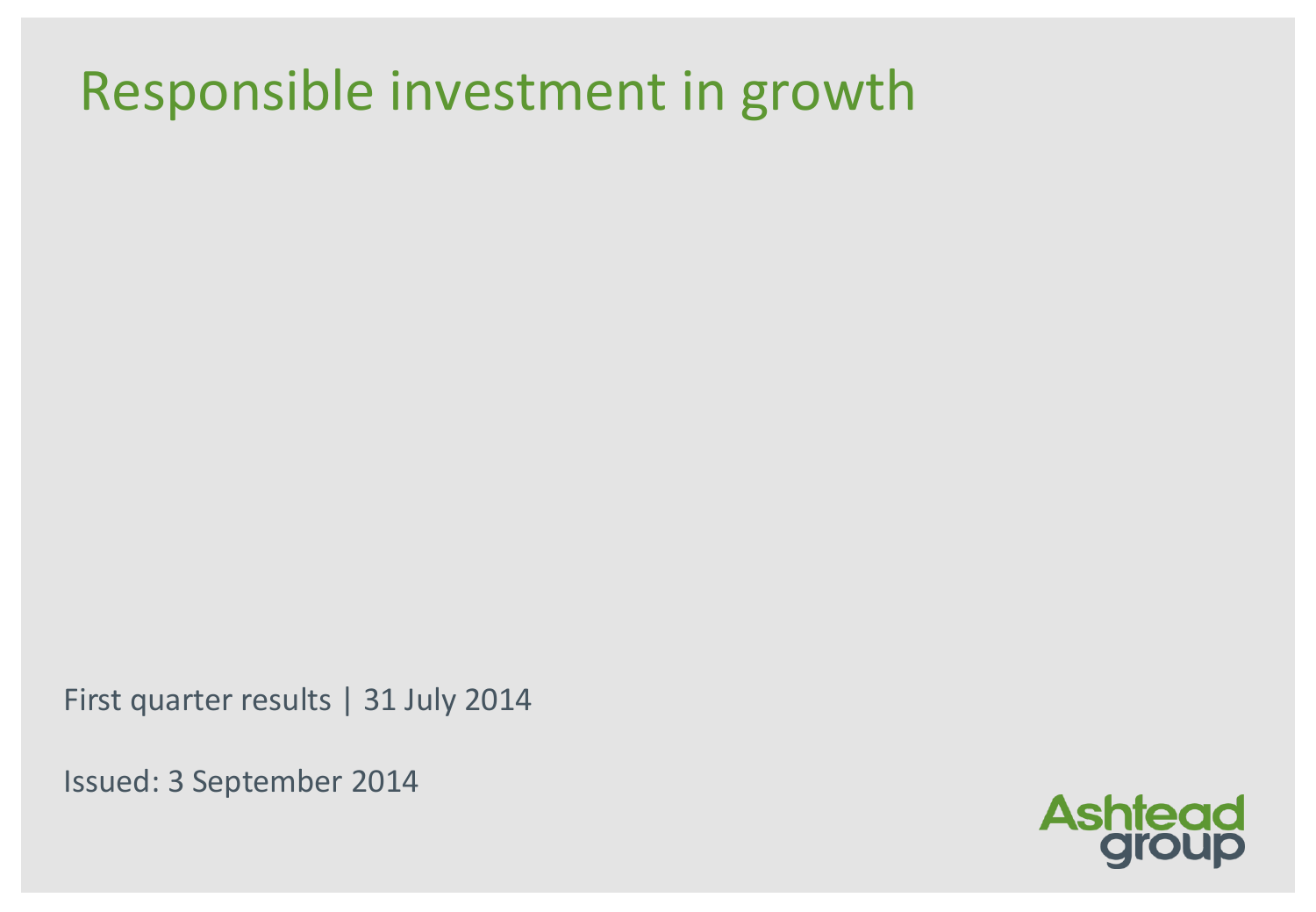### Legal notice

This presentation has been prepared to inform investors and prospective investors in the secondary markets about the Group and does not constitute an offer of securities or otherwise constitute an invitation or inducement to any person to underwrite, subscribe for or otherwise acquire securities in Ashtead Group plc or any of its subsidiary companies.

The presentation contains forward looking statements which are necessarily subject to risks and uncertainties because they relate to future events. Our business and operations are subject to a variety of risks and uncertainties, many of which are beyond our control and, consequently, actual results may differ materially from those projected by any forward looking statements.

Some of the factors which may adversely impact some of these forward looking statements are discussed in the Principal Risks and Uncertainties section on pages 20-21 of the Group's Annual Report and Accounts for the year ended 30 April 2014 and in the unaudited results for the third quarter ended 31 July 2014 under "Current trading and outlook" and "Principal risks and uncertainties". Both these reports may be viewed on the Group's website at **www.ashtead-group.com**

This presentation contains supplemental non-GAAP financial and operating information which the Group believes provides valuable insight into the performance of the business. Whilst this information is considered as important, it should be viewed as supplemental to the Group's financial results prepared in accordance with International Financial Reporting Standards and not as a substitute for them.

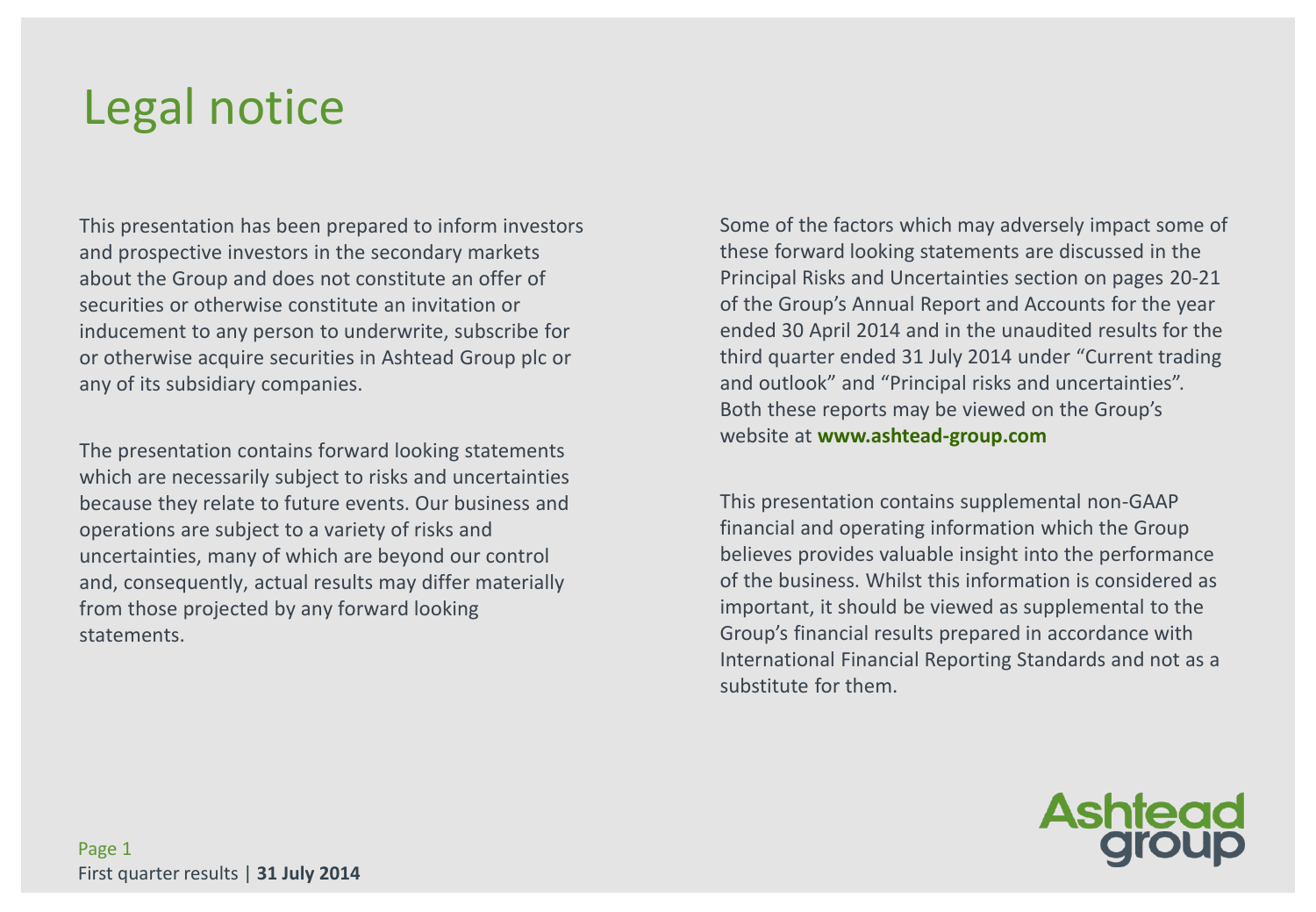#### **Overview**

- Strong momentum continues in the business with rental revenue growth<sup>1</sup> of 22% in the quarter
- Record Q1 pre-tax profit of £120m (2013: £99m)
- Group EBITDA margin rises to 46% (2013: 43%)
- Group RoI of 19% (2013: 17%)
- $\bullet$  Net debt to EBITDA leverage<sup>1</sup> of 1.9 times (2013: 2.0 times)
- Increased capital expenditure guidance in the range of £825m to £875m for the year
- We now anticipate a full year result ahead of our previous expectations



<sup>1</sup> At constant exchange rates

Page 2 First quarter results | **31 July 2014**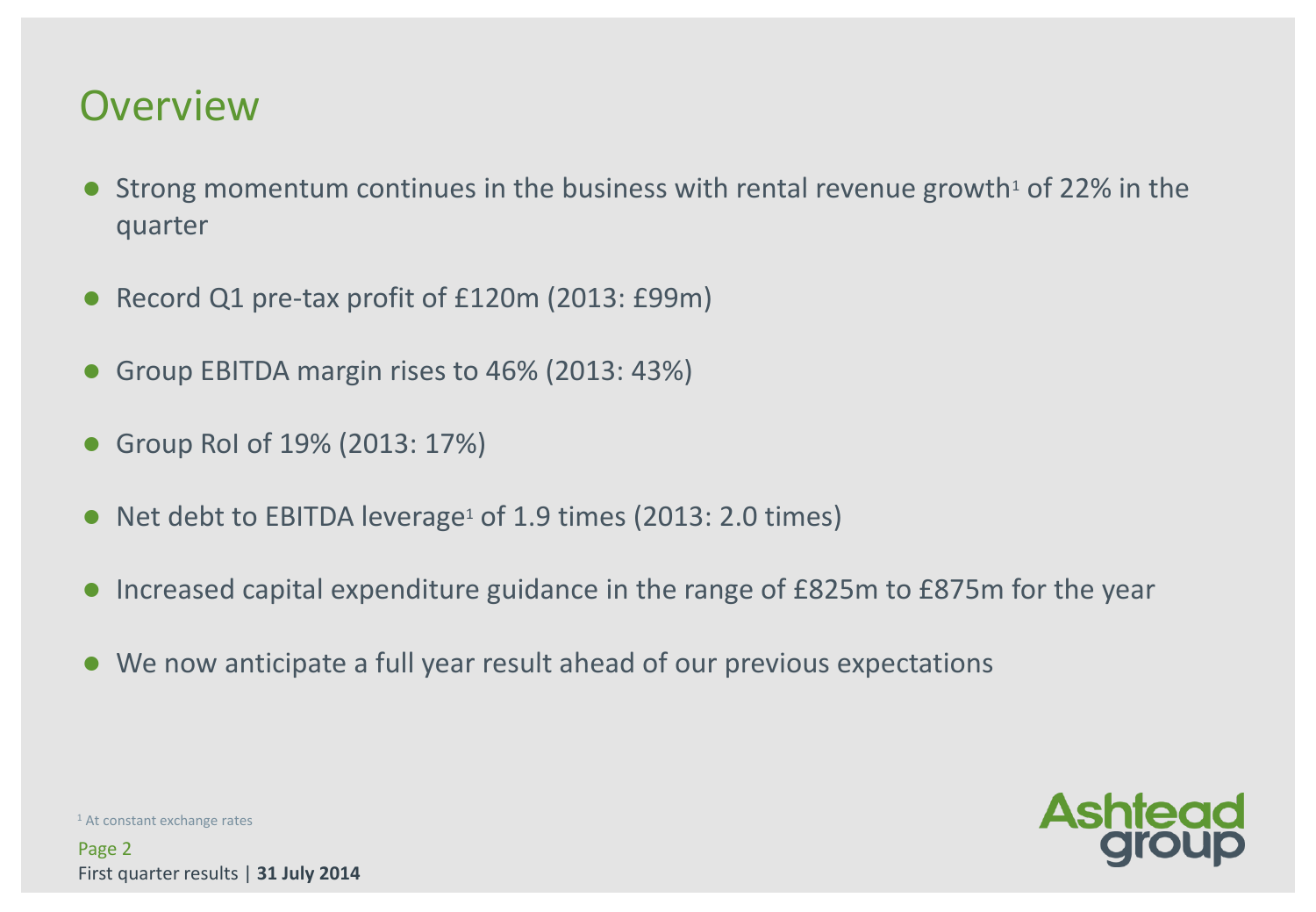# Suzanne Wood Finance director

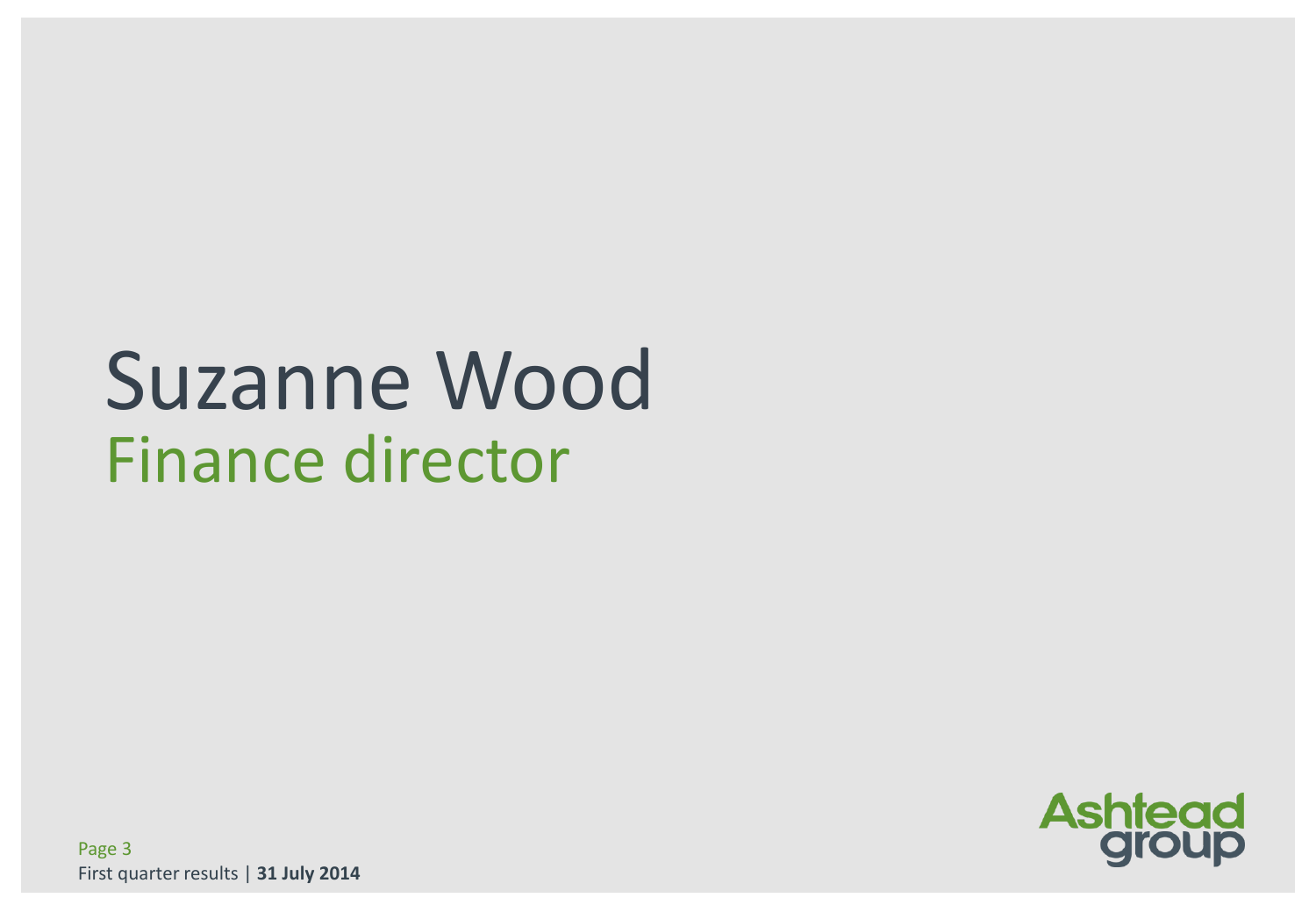#### Q1 Group revenue and profit

|                                           | Q1    |       |                     |
|-------------------------------------------|-------|-------|---------------------|
| (f <sub>em</sub> )                        | 2014  | 2013  | Change <sup>1</sup> |
| <b>Revenue</b>                            | 458   | 411   | $+21%$              |
| - of which rental                         | 418   | 373   | $+22%$              |
| Operating costs                           | (248) | (234) | $+15%$              |
| <b>EBITDA</b>                             | 210   | 177   | $+30%$              |
| Depreciation                              | (77)  | (67)  | $+25%$              |
| <b>Operating profit</b>                   | 133   | 110   | $+33%$              |
| Net interest                              | (13)  | (11)  | $+32%$              |
| <b>Profit before tax and amortisation</b> | 120   | 99    | $+33%$              |
| Earnings per share (p)                    | 15.3  | 12.4  | $+36%$              |
| <b>Margins</b>                            |       |       |                     |
| - EBITDA                                  | 46%   | 43%   |                     |
| - Operating profit                        | 29%   | 27%   |                     |

*1 At constant exchange rates*

*2 The results in the table above are the Group's underlying results and are stated before intangible amortisation*

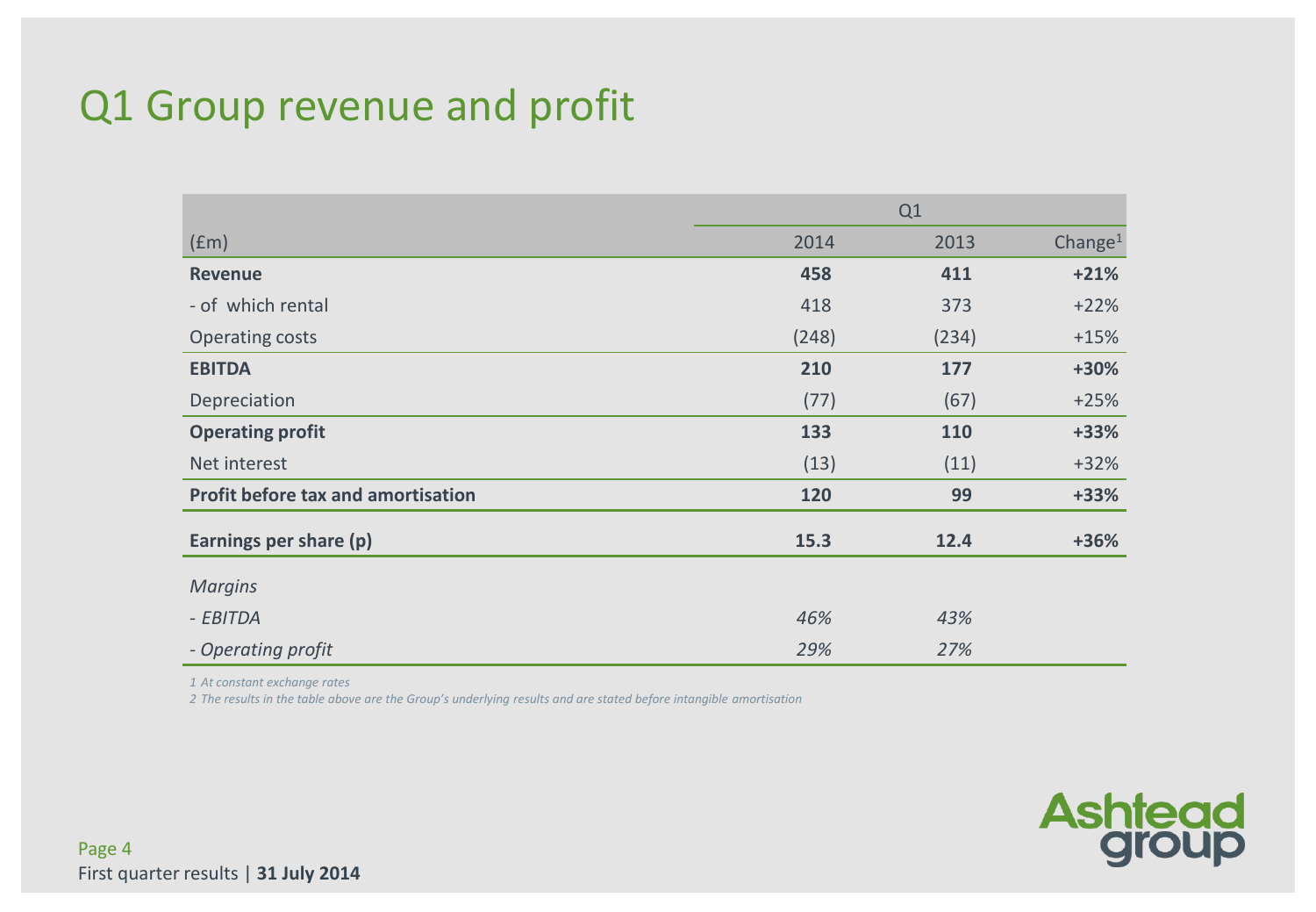#### Q1 Sunbelt revenue and profit

|                         | Q1    |       |        |
|-------------------------|-------|-------|--------|
| (5m)                    | 2014  | 2013  | Change |
| <b>Revenue</b>          | 638   | 526   | $+21%$ |
| - of which rental       | 586   | 479   | $+22%$ |
| Operating costs         | (327) | (283) | $+16%$ |
| <b>EBITDA</b>           | 311   | 243   | $+28%$ |
| Depreciation            | (104) | (82)  | $+26%$ |
| <b>Operating profit</b> | 207   | 161   | $+29%$ |
| <b>Margins</b>          |       |       |        |
| - EBITDA                | 49%   | 46%   |        |
| - Operating profit      | 32%   | 31%   |        |

*1 The results in the table above are the Group's underlying results and are stated before intangible amortisation*

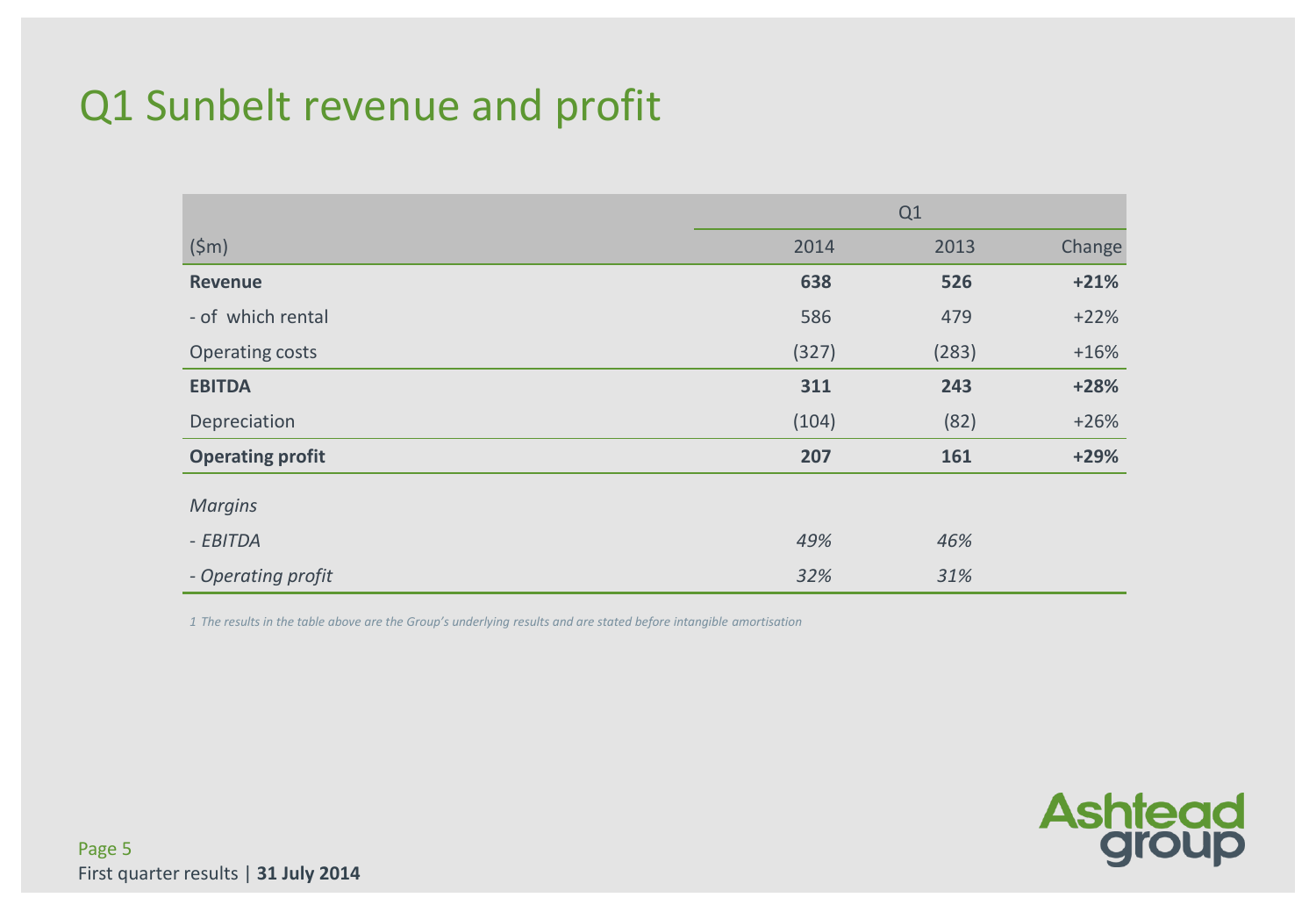#### Q1 A-Plant revenue and profit

|                         | Q1   |      |        |  |
|-------------------------|------|------|--------|--|
| (fm)                    | 2014 | 2013 | Change |  |
| <b>Revenue</b>          | 81   | 67   | $+22%$ |  |
| - of which rental       | 72   | 61   | $+19%$ |  |
| Operating costs         | (52) | (47) | $+13%$ |  |
| <b>EBITDA</b>           | 29   | 20   | $+41%$ |  |
| Depreciation            | (15) | (12) | $+20%$ |  |
| <b>Operating profit</b> | 14   | 8    | $+74%$ |  |
| <b>Margins</b>          |      |      |        |  |
| - EBITDA                | 35%  | 31%  |        |  |
| - Operating profit      | 17%  | 12%  |        |  |

*1 The results in the table above are the Group's underlying results and are stated before intangible amortisation*

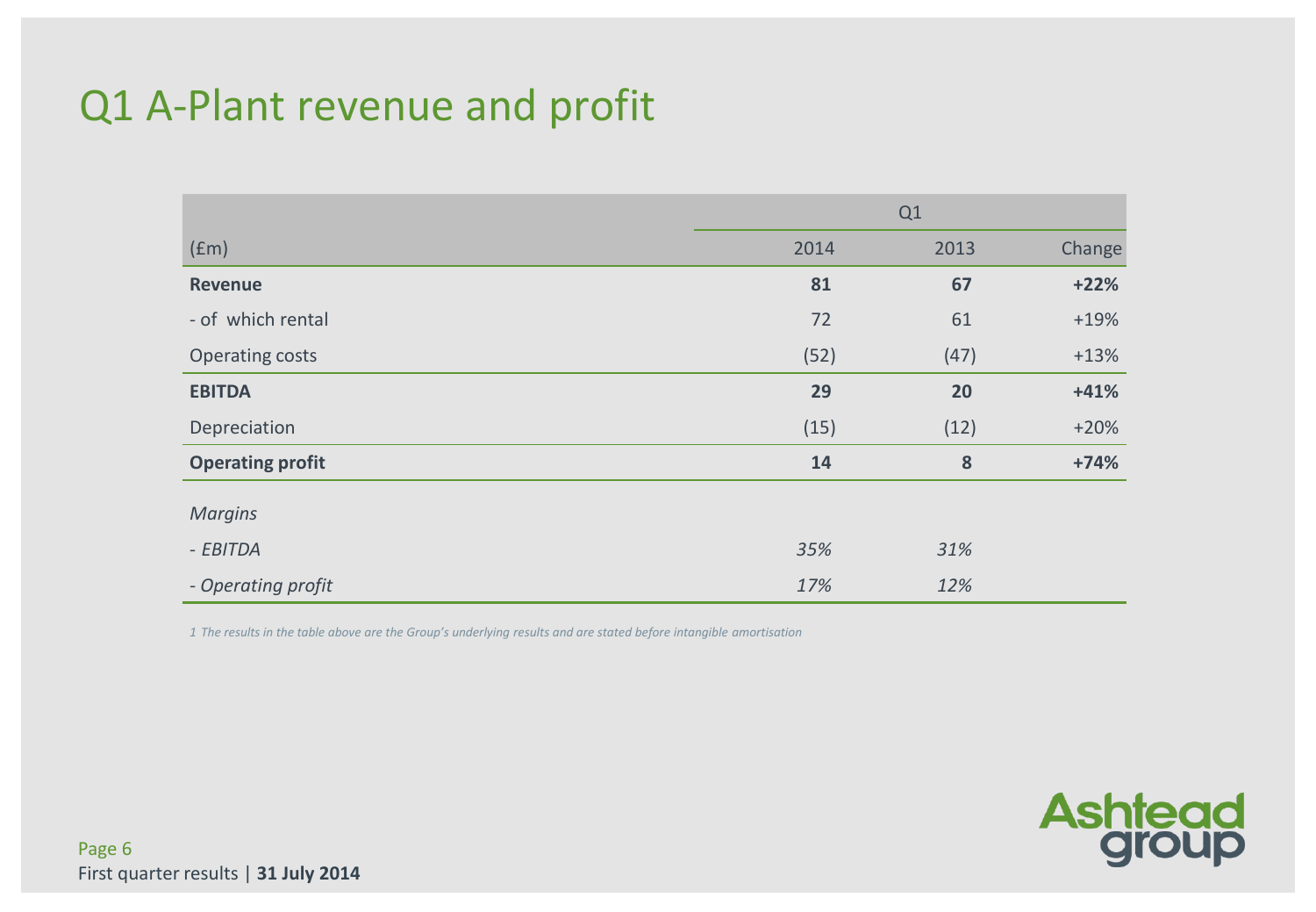#### Net debt and leverage

Net debt to EBITDA continues to reduce as we invest in the fleet

| $(\text{fm})$                          | July<br>2014 | July<br>2013   |
|----------------------------------------|--------------|----------------|
| <b>Net debt at 30 April</b>            | 1,149        | 1,014          |
| <b>Translation impact</b>              | $\mathbf{1}$ | 28             |
| Opening debt at closing exchange rates | 1,150        | 1,042          |
| Change from cash flows                 | 149          | 143            |
| Non-cash movements                     | $\mathbf{1}$ | $\overline{2}$ |
| Net debt at period end                 | 1,300        | 1,187          |
| Comprising:                            |              |                |
| First lien senior secured bank debt    | 762          | 865            |
| Second lien secured notes              | 537          | 323            |
| Finance lease obligations              | 5            | $\overline{3}$ |
| Cash in hand                           | (4)          | (4)            |
| <b>Total net debt</b>                  | 1,300        | 1,187          |
| Net debt to EBITDA leverage* (x)       | 1.9          | 2.0            |



#### **Interest**

Floating rate: 58% Fixed rate: 42%



\*At constant exchange rates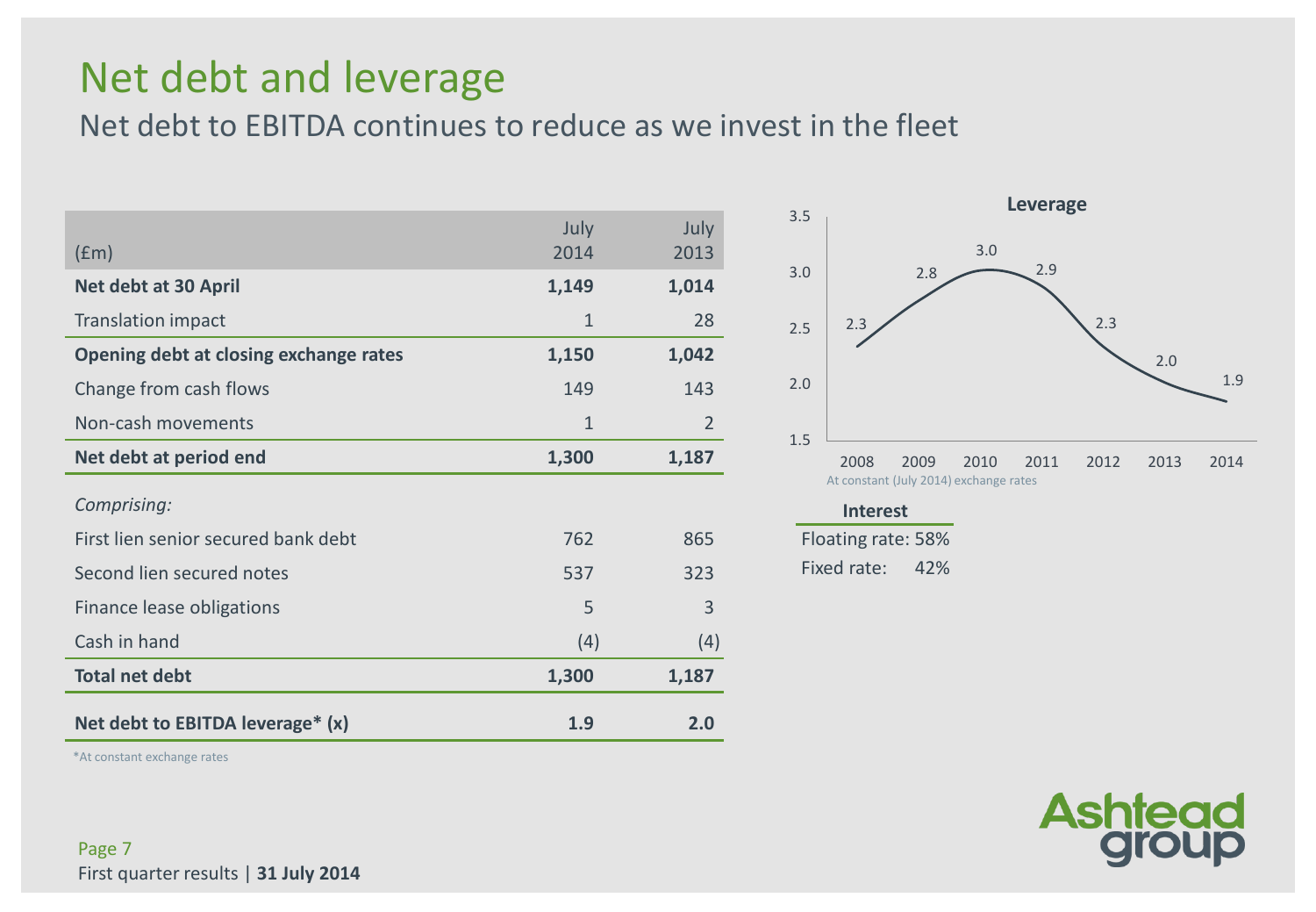# Geoff Drabble Chief executive



Page 8 First quarter results | **31 July 2014**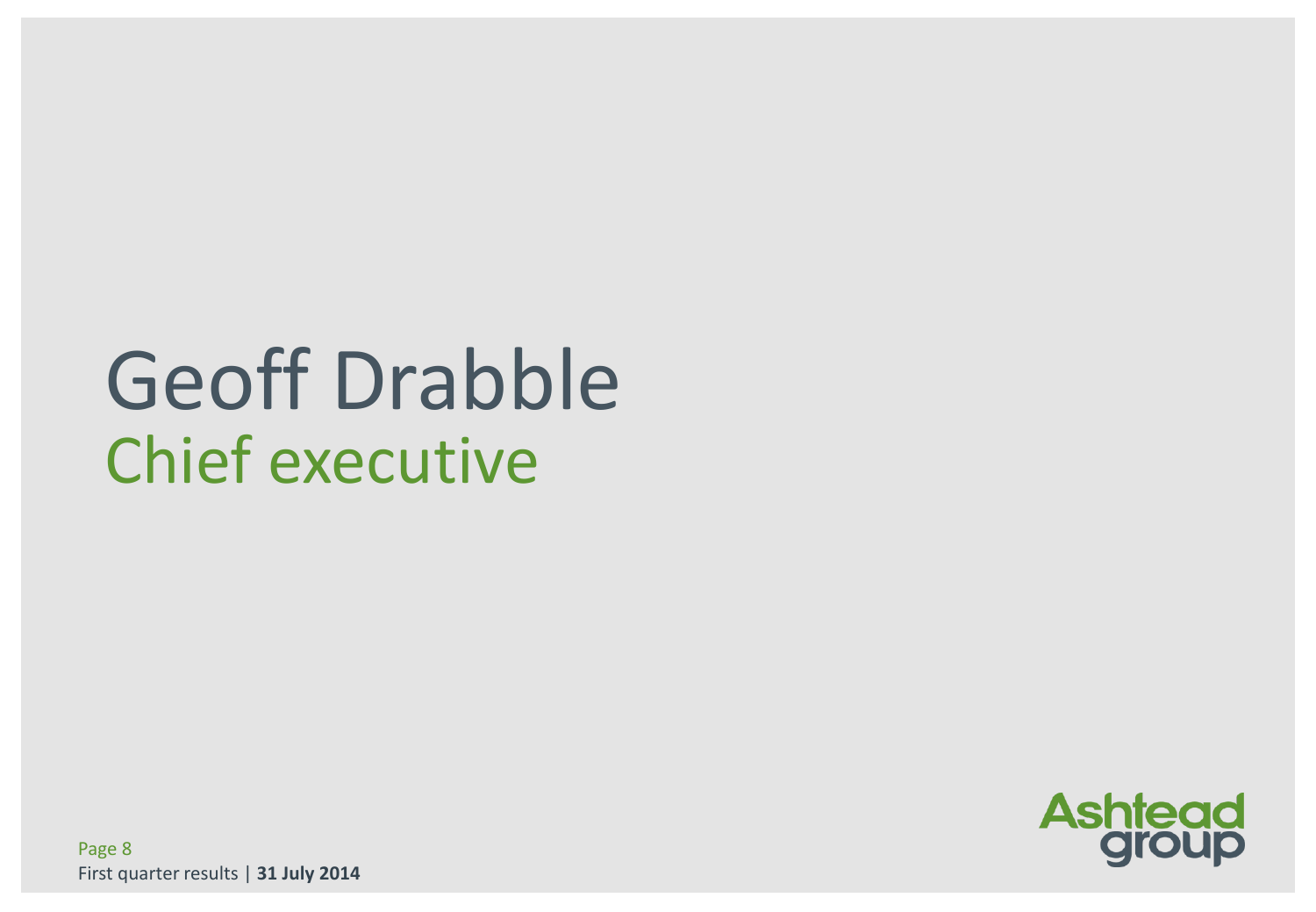#### Strong revenue performance in Sunbelt as we capitalise on a recovering market and execute structural growth strategy

|                                 |        | (Sm) |
|---------------------------------|--------|------|
| 2013 rental only revenue        |        | 371  |
| Same store growth               | $+17%$ | 61   |
| <b>Bolt-ons and greenfields</b> | $+7%$  | 27   |
| 2014 rental only revenue        | $+24%$ | 459  |
| Ancillary revenue               | $+18%$ | 127  |
| 2014 rental revenue             | $+22%$ | 586  |
| Sales revenue                   |        | 52   |
| 2014 total revenue              |        |      |

- Recovering market (circa +8%)
- Strong same store market share gains
- Good pipeline for further structural growth through greenfields and bolt-ons

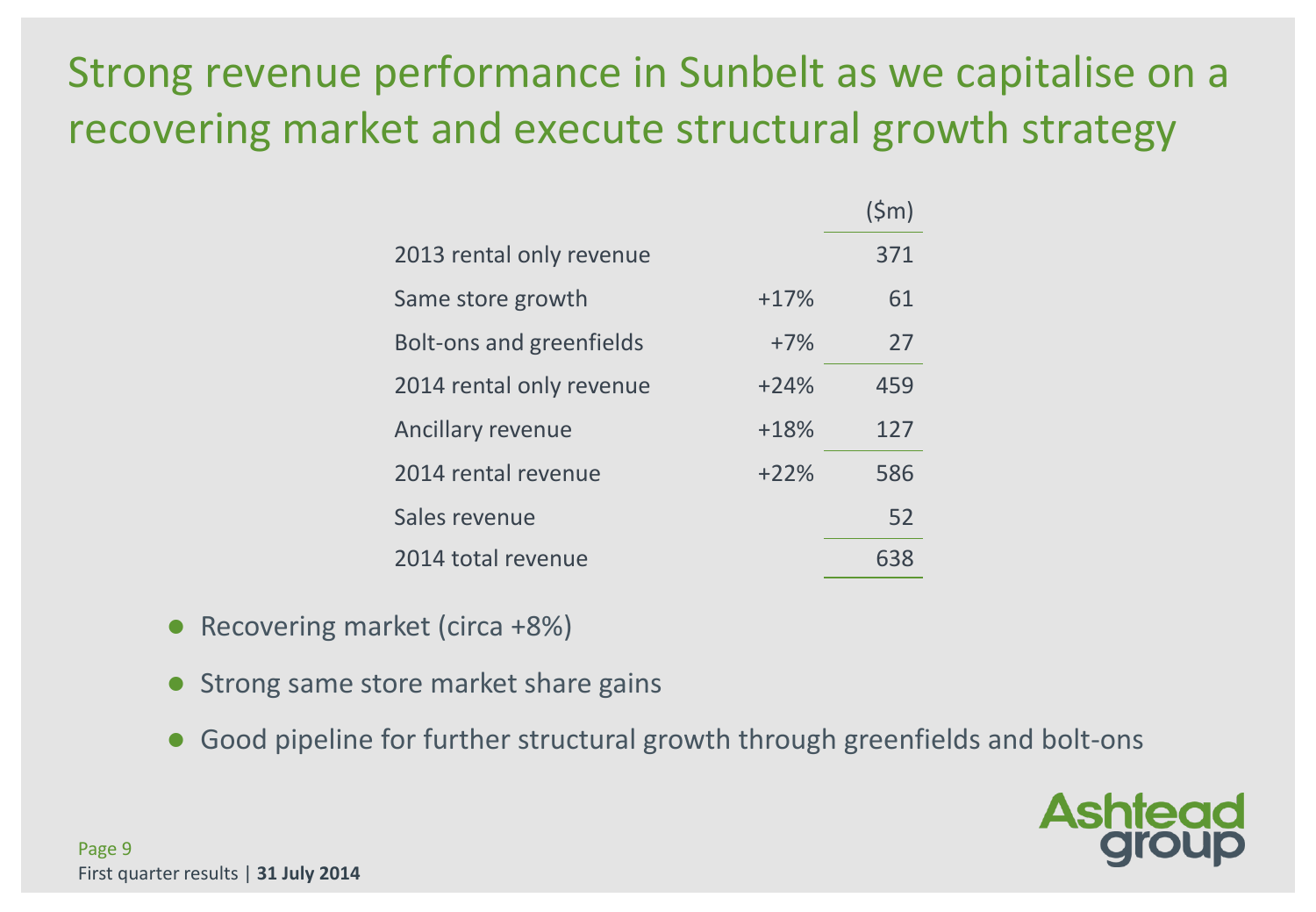#### Sunbelt revenue drivers – rental only

#### Continuation of strong performance







**Fleet size and growth**



**Year over year change in yield**

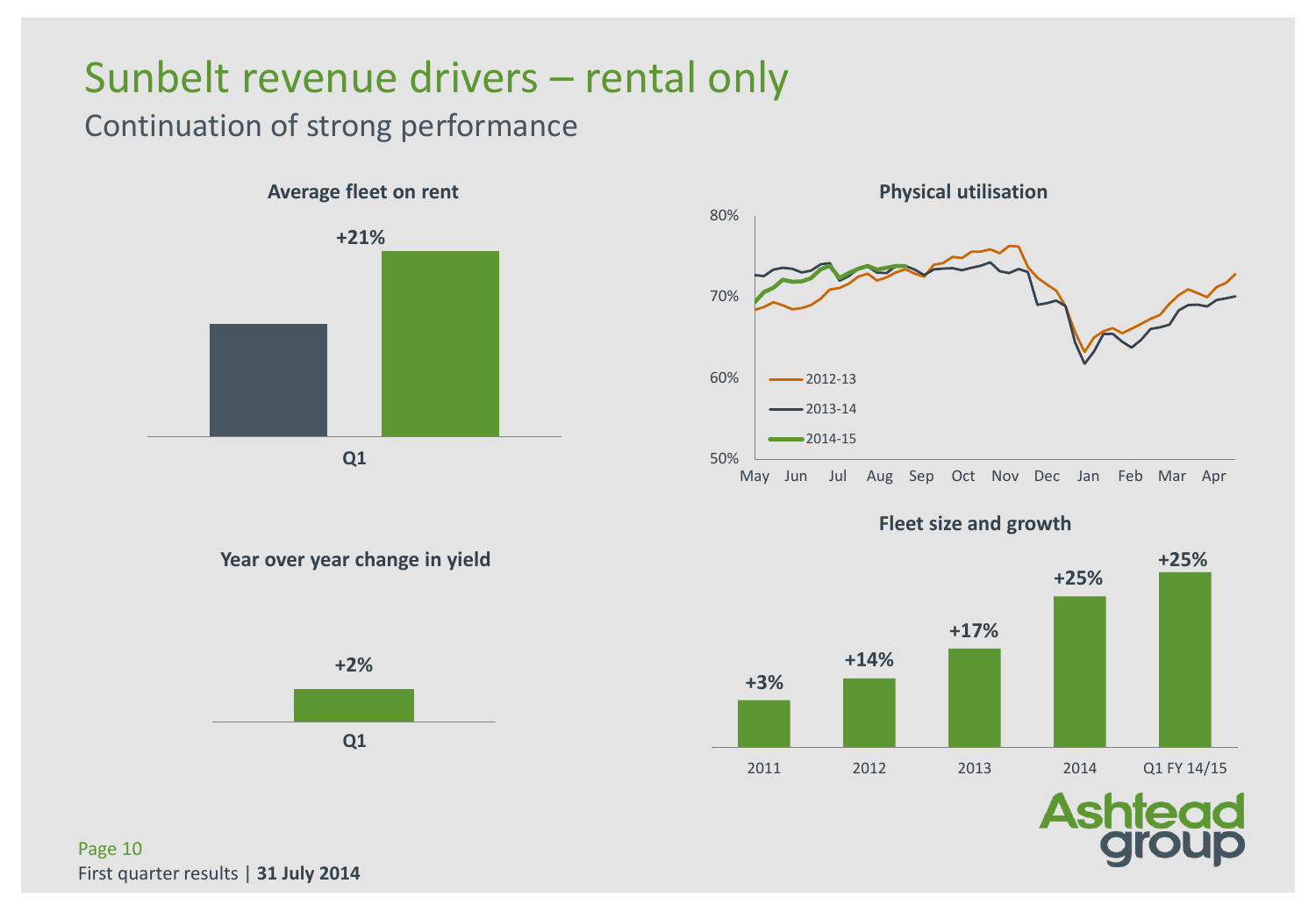#### Capital update

#### Strong demand reflected in fleet investment

|               | Prior year     |     |       | Current year   |                |              |          |
|---------------|----------------|-----|-------|----------------|----------------|--------------|----------|
|               | Q <sub>4</sub> | Q1  | Total | Q <sub>4</sub> | Q <sub>1</sub> | <b>Total</b> | Change % |
| Sunbelt (\$m) | 213            | 367 | 580   | 291            | 379            | 670          | $+16%$   |
|               |                |     |       |                |                |              |          |
| Sunbelt (£m)  | 144            | 242 | 386   | 160            | 225            | 385          |          |
| A-Plant       | 10             | 36  | 46    |                | 17<br>59       | 76           | $+65%$   |
| <b>Total</b>  | 154            | 278 | 432   | 177            | 284            | 461          |          |

• Large Q4 spend well timed given strength of market

- Further fleet required to support recovering markets and share gains
- Full year capital guidance revised up to between £825m and £875m

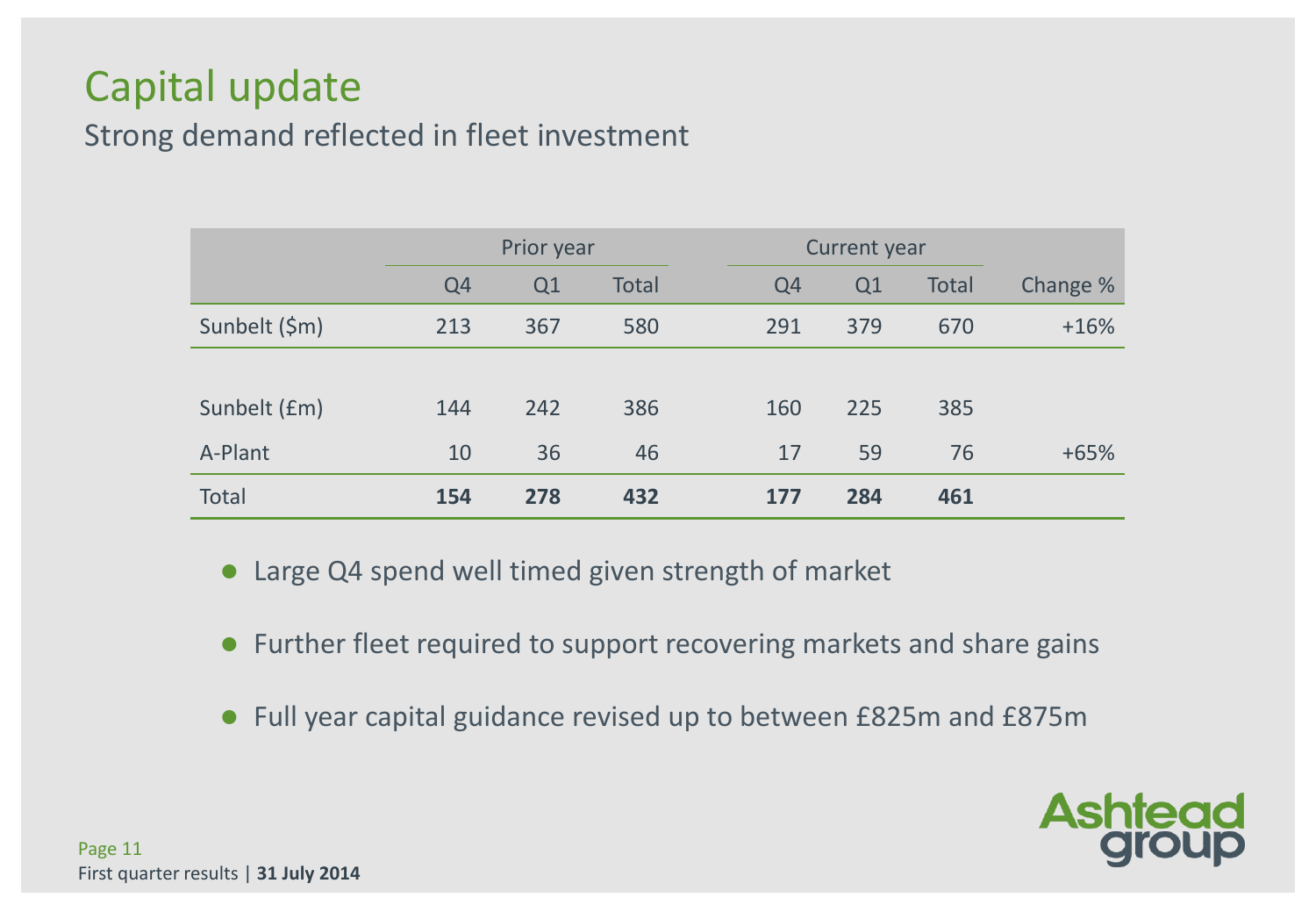#### A-Plant revenue drivers

#### Growth momentum continues

**Average fleet on rent**



**Q1**



**Q1**





Page 12 First quarter results | **31 July 2014**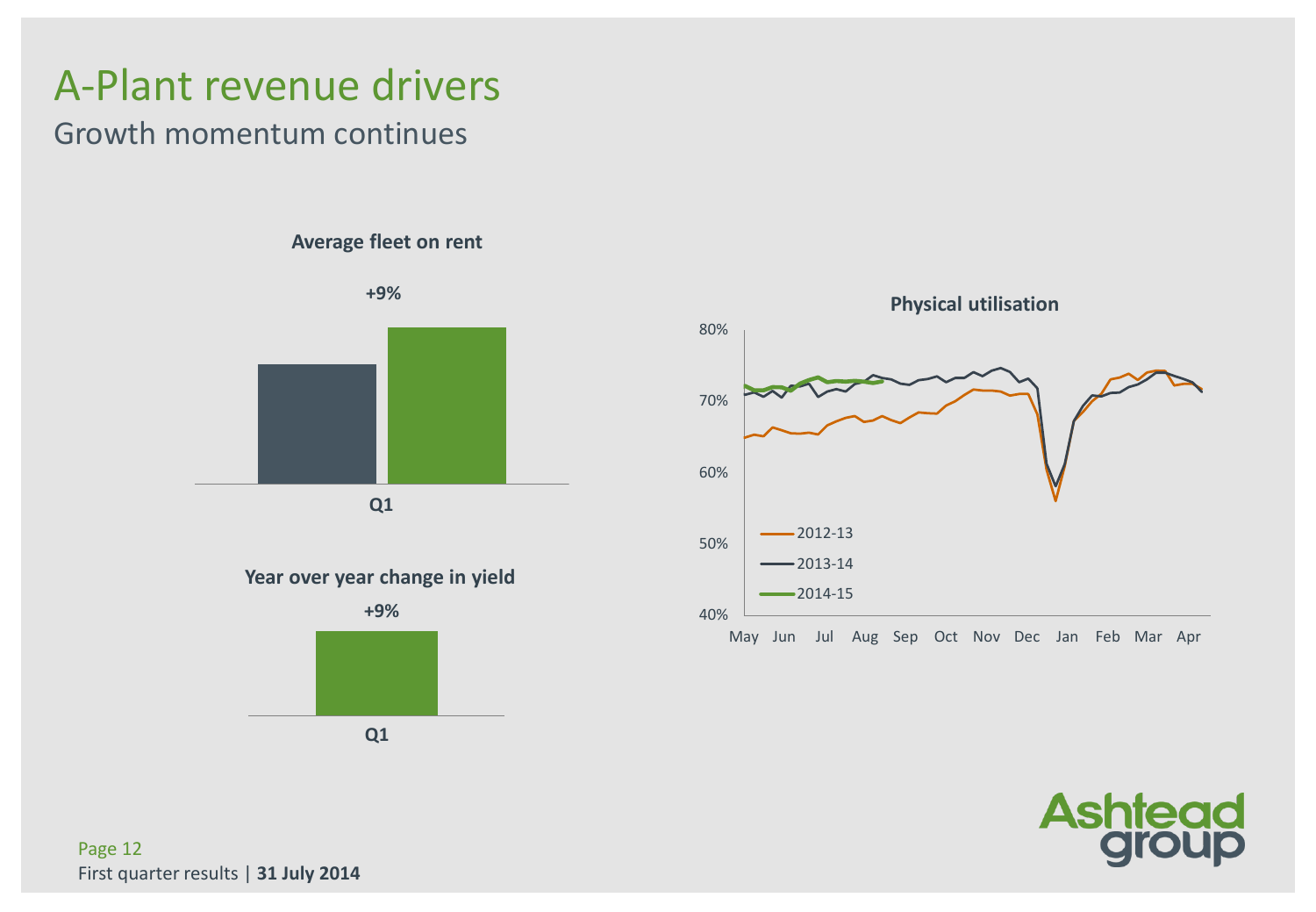#### Summary

- Another strong quarter in both Sunbelt and A-Plant
- Revenue remains the key driver as we continue to capitalise on;
	- ̶ Recovering markets
	- ̶ Market share gains
	- ̶ Structural growth opportunities
- Confidence in outlook reflected in increased fleet investment
- Discipline on leverage reconfirmed "responsible growth"
- We now anticipate a full year result ahead of our previous expectations

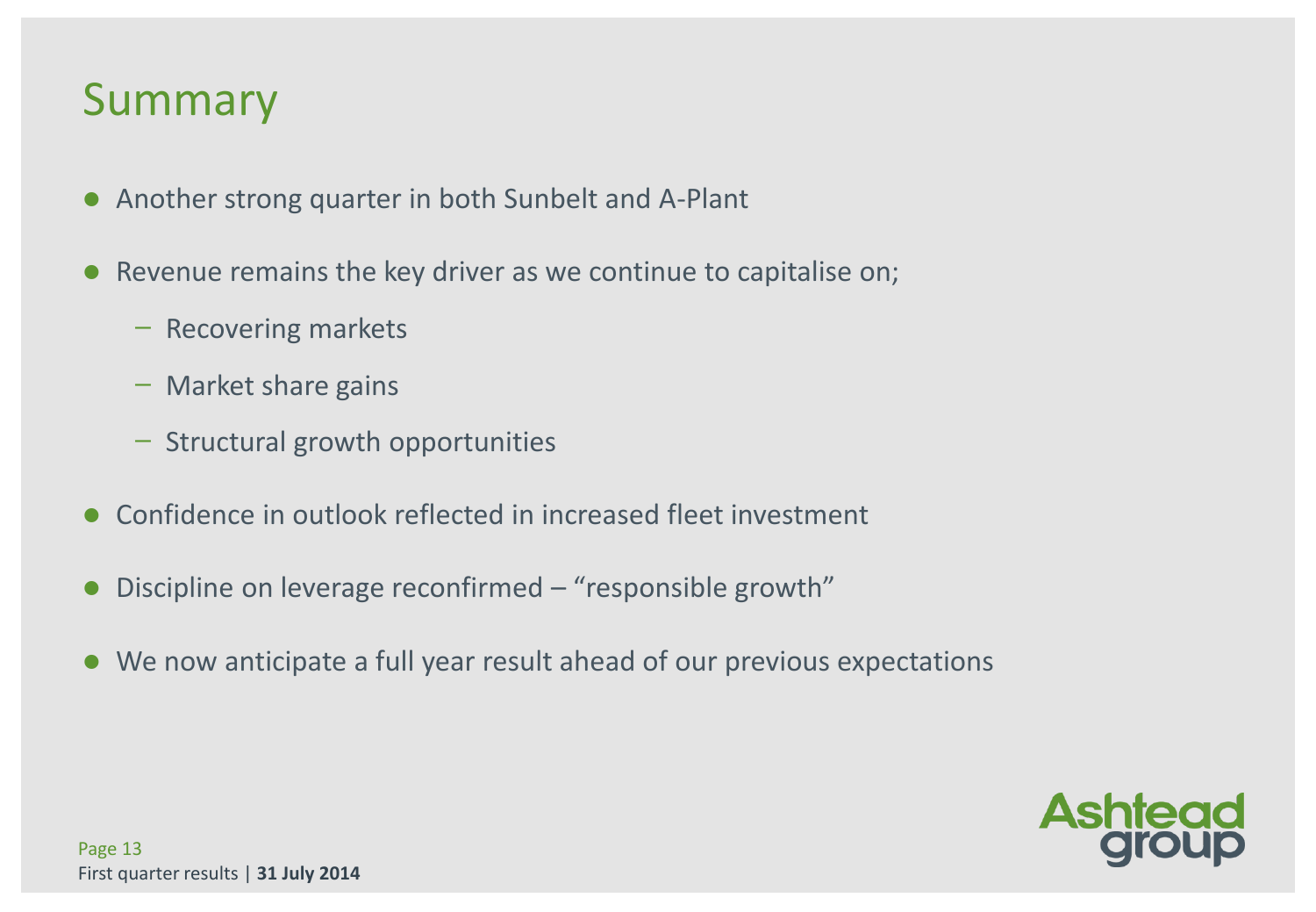# Appendices



Page 14 First quarter results | **31 July 2014**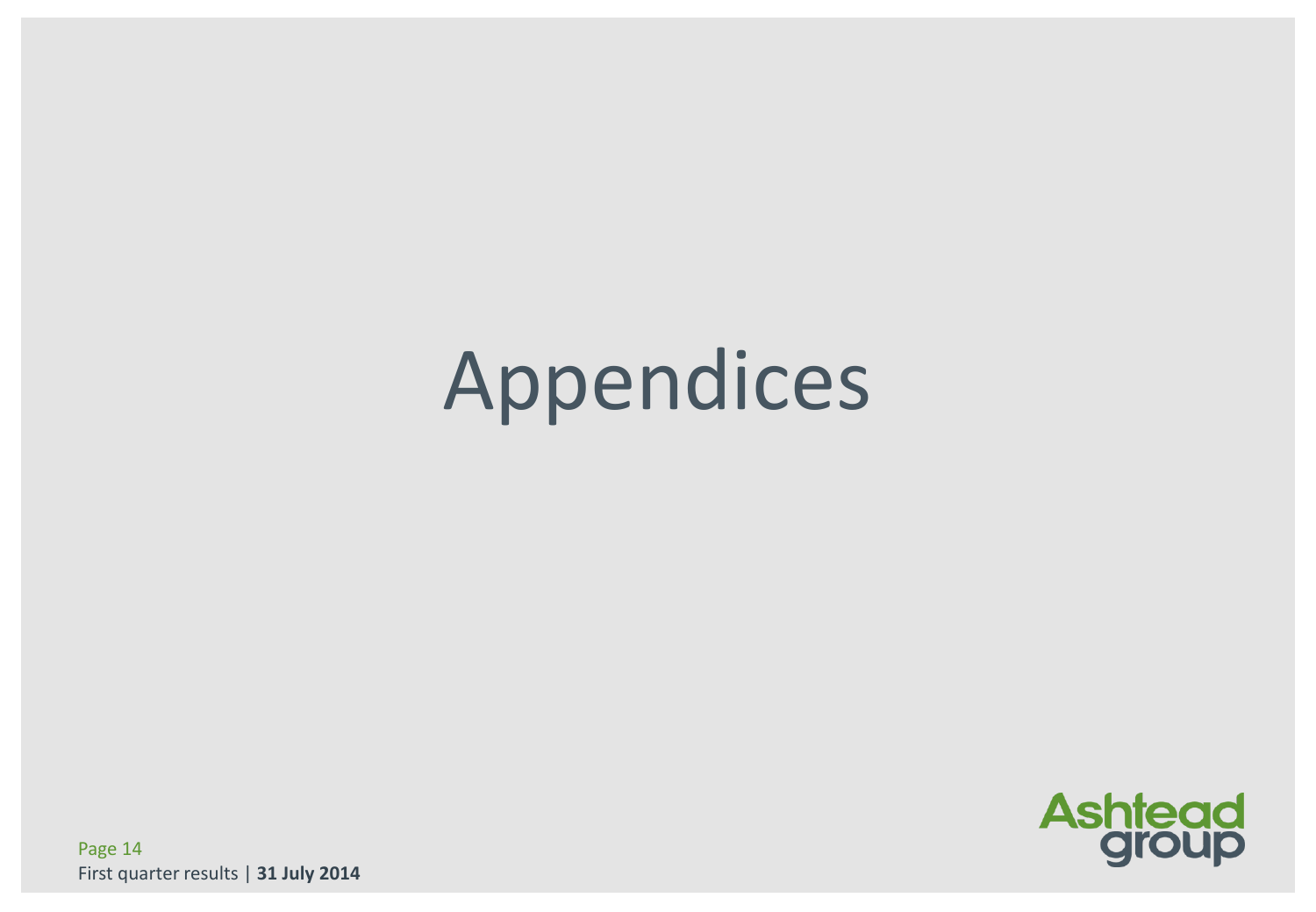#### Divisional performance – Q1

|                                    | Revenue                  |      |            |      | <b>EBITDA</b> |            | Profit |      |            |  |
|------------------------------------|--------------------------|------|------------|------|---------------|------------|--------|------|------------|--|
|                                    | 2014                     | 2013 | Change $1$ | 2014 | 2013          | Change $1$ | 2014   | 2013 | Change $1$ |  |
| Sunbelt (\$m)                      | 638                      | 526  | $+21%$     | 311  | 243           | $+28%$     | 207    | 161  | $+29%$     |  |
| Sunbelt (£m)                       | 377                      | 344  | $+10%$     | 183  | 159           | $+16%$     | 121    | 104  | $+16%$     |  |
| A-Plant                            | 81                       | 67   | $+22%$     | 29   | 20            | $+41%$     | 14     | 8    | $+74%$     |  |
| Group central costs                | $\overline{\phantom{a}}$ | -    |            | (2)  | (2)           | $-4%$      | (2)    | (2)  | $-4%$      |  |
|                                    | 458                      | 411  | $+12%$     | 210  | 177           | $+19%$     | 133    | 110  | $+21%$     |  |
| Net financing costs                |                          |      |            |      |               |            | (13)   | (11) | $+20%$     |  |
| Profit before tax and amortisation |                          |      |            |      |               |            | 120    | 99   | $+21%$     |  |
| Amortisation                       |                          |      |            |      |               |            | (3)    | (2)  | $+36%$     |  |
| Profit before taxation             |                          |      |            |      |               |            | 117    | 97   | $+21%$     |  |
| Taxation                           |                          |      |            |      |               |            | (42)   | (36) | $+17%$     |  |
| Profit after taxation              |                          |      |            |      |               |            | 75     | 61   | $+23%$     |  |
| <b>Margins</b>                     |                          |      |            |      |               |            |        |      |            |  |
| - Sunbelt                          |                          |      |            | 49%  | 46%           |            | 32%    | 31%  |            |  |
| - A-Plant                          |                          |      |            | 35%  | 31%           |            | 17%    | 12%  |            |  |
| - Group                            |                          |      |            | 46%  | 43%           |            | 29%    | 27%  |            |  |

*1.As reported*

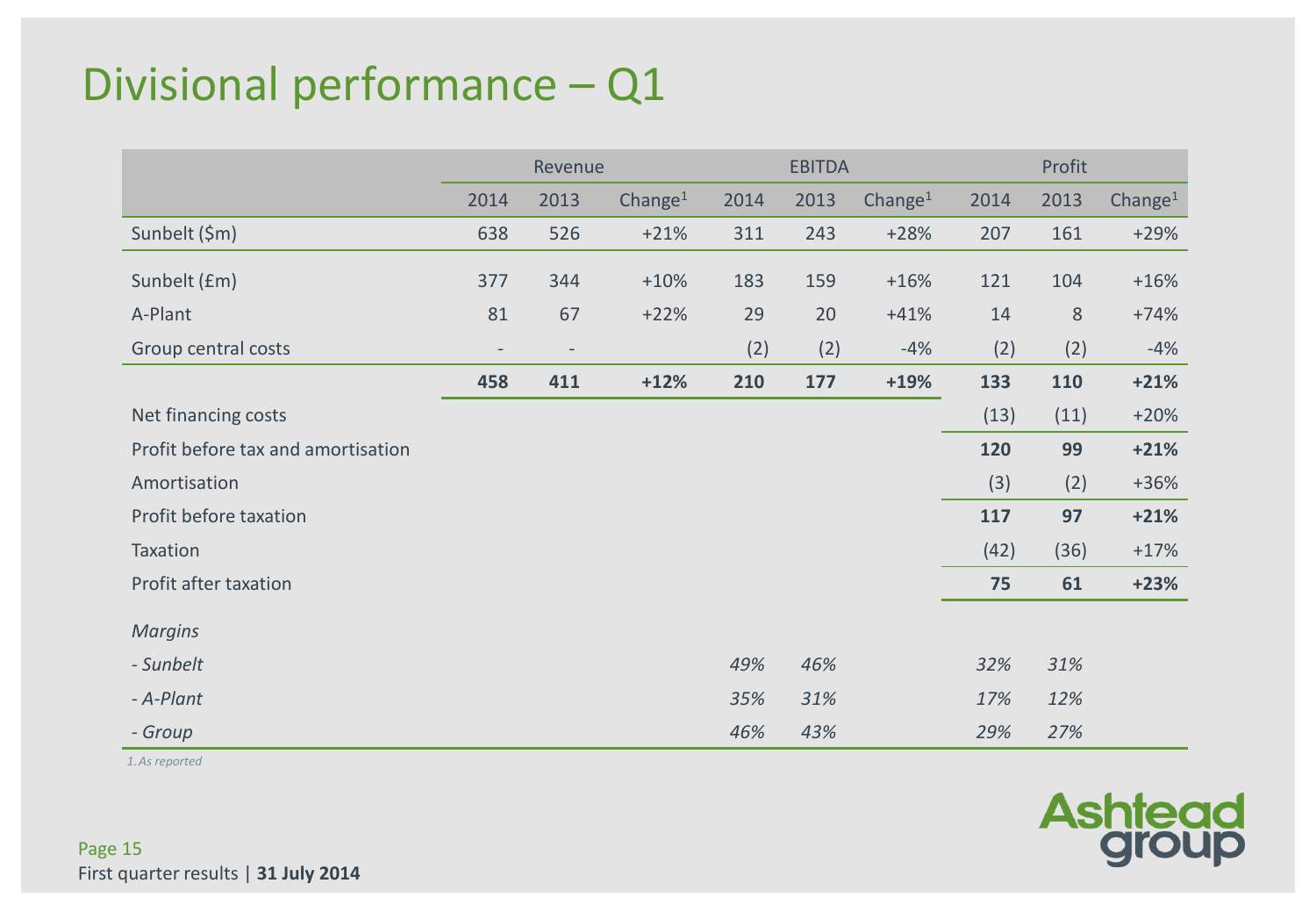#### Divisional performance – LTM

|                                                  | Revenue                  |       | <b>EBITDA</b>       |       |      | Profit              |       |       |                     |
|--------------------------------------------------|--------------------------|-------|---------------------|-------|------|---------------------|-------|-------|---------------------|
|                                                  | 2014                     | 2013  | Change <sup>1</sup> | 2014  | 2013 | Change <sup>1</sup> | 2014  | 2013  | Change <sup>1</sup> |
| Sunbelt (\$m)                                    | 2,301                    | 1,914 | $+20%$              | 1,056 | 801  | $+32%$              | 677   | 499   | $+36%$              |
| Sunbelt (£m)                                     | 1,399                    | 1,224 | $+14%$              | 641   | 513  | $+25%$              | 411   | 320   | $+29%$              |
| A-Plant                                          | 283                      | 223   | $+27%$              | 87    | 63   | $+37%$              | 31    | 17    | $+84%$              |
| Group central costs                              | $\overline{\phantom{m}}$ |       |                     | (10)  | (10) | $+3%$               | (10)  | (10)  | $+3%$               |
|                                                  | 1,682                    | 1,447 | $+16%$              | 718   | 566  | $+27%$              | 432   | 327   | $+32%$              |
| Net financing costs                              |                          |       |                     |       |      |                     | (49)  | (43)  | $+15%$              |
| Profit before tax, exceptionals and amortisation |                          |       |                     |       |      |                     | 383   | 284   | $+35%$              |
| Exceptionals and amortisation                    |                          |       |                     |       |      |                     | (6)   | (7)   | $-6%$               |
| Profit before taxation                           |                          |       |                     |       |      |                     | 377   | 277   | +36%                |
| Taxation                                         |                          |       |                     |       |      |                     | (132) | (101) | $+30%$              |
| Profit after taxation                            |                          |       |                     |       |      |                     | 245   | 176   | +39%                |
| <b>Margins</b>                                   |                          |       |                     |       |      |                     |       |       |                     |
| - Sunbelt                                        |                          |       |                     | 46%   | 42%  |                     | 29%   | 26%   |                     |
| - A-Plant                                        |                          |       |                     | 31%   | 28%  |                     | 11%   | 8%    |                     |
| - Group                                          |                          |       |                     | 43%   | 39%  |                     | 26%   | 23%   |                     |

*1.As reported*

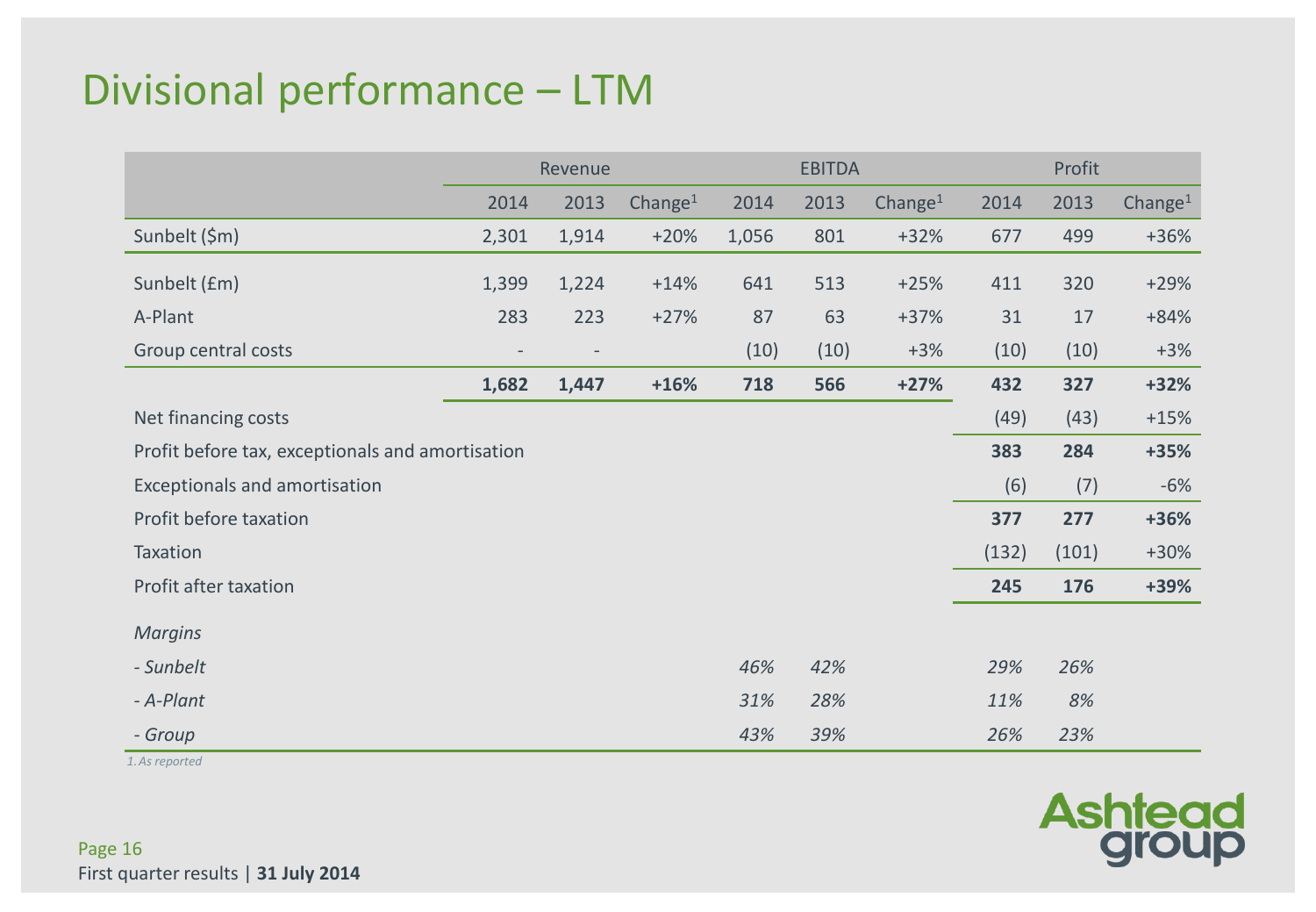#### Cash flow funds organic fleet growth

|                                                                      | <b>LTM</b> |       |       |       |       |      |                          |       |       |       |                          |                          |      |
|----------------------------------------------------------------------|------------|-------|-------|-------|-------|------|--------------------------|-------|-------|-------|--------------------------|--------------------------|------|
| f(m)                                                                 | July 14    | 2014  | 2013  | 2012  | 2011  | 2010 | 2009                     | 2008  | 2007  | 2006  | 2005                     | 2004                     | 2003 |
| <b>EBITDA before exceptional items</b>                               | 718        | 685   | 519   | 381   | 284   | 255  | 359                      | 380   | 310   | 225   | 170                      | 147                      | 150  |
| <b>EBITDA</b> margin                                                 | 43%        | 42%   | 38%   | 34%   | 30%   | 30%  | 33%                      | 38%   | 35%   | 35%   | 32%                      | 29%                      | 28%  |
| Cash inflow from operations before fleet<br>changes and exceptionals | 672        | 646   | 501   | 365   | 280   | 266  | 374                      | 356   | 319   | 215   | 165                      | 140                      | 157  |
| Cash conversion ratio                                                | 94%        | 94%   | 97%   | 96%   | 99%   | 104% | 104%                     | 94%   | 97%   | 96%   | 97%                      | 95%                      | 105% |
| Replacement capital expenditure                                      | (328)      | (335) | (329) | (273) | (203) | (43) | (236)                    | (231) | (245) | (167) | (101)                    | (83)                     | (89) |
| Disposal proceeds                                                    | 97         | 102   | 96    | 90    | 60    | 31   | 92                       | 93    | 78    | 50    | 36                       | 32                       | 29   |
| Interest and tax                                                     | (63)       | (56)  | (48)  | (57)  | (71)  | (54) | (64)                     | (83)  | (69)  | (41)  | (31)                     | (33)                     | (40) |
| Growth capital expenditure                                           | (458)      | (406) | (254) | (135) |       |      | $\overline{\phantom{a}}$ | (120) | (63)  | (63)  | (10)                     | $\sim$                   | (18) |
| Dividends paid                                                       | (41)       | (41)  | (20)  | (15)  | (15)  | (13) | (13)                     | (10)  | (7)   | (2)   | $\overline{\phantom{a}}$ | $\overline{\phantom{a}}$ | (9)  |
| Cash available to fund debt pay down or M&A                          | (121)      | (90)  | (54)  | (25)  | 51    | 187  | 153                      | 5     | 13    | (8)   | 59                       | 56                       | 30   |

● Healthy EBITDA margins ensure significant top line cash generation throughout the cycle

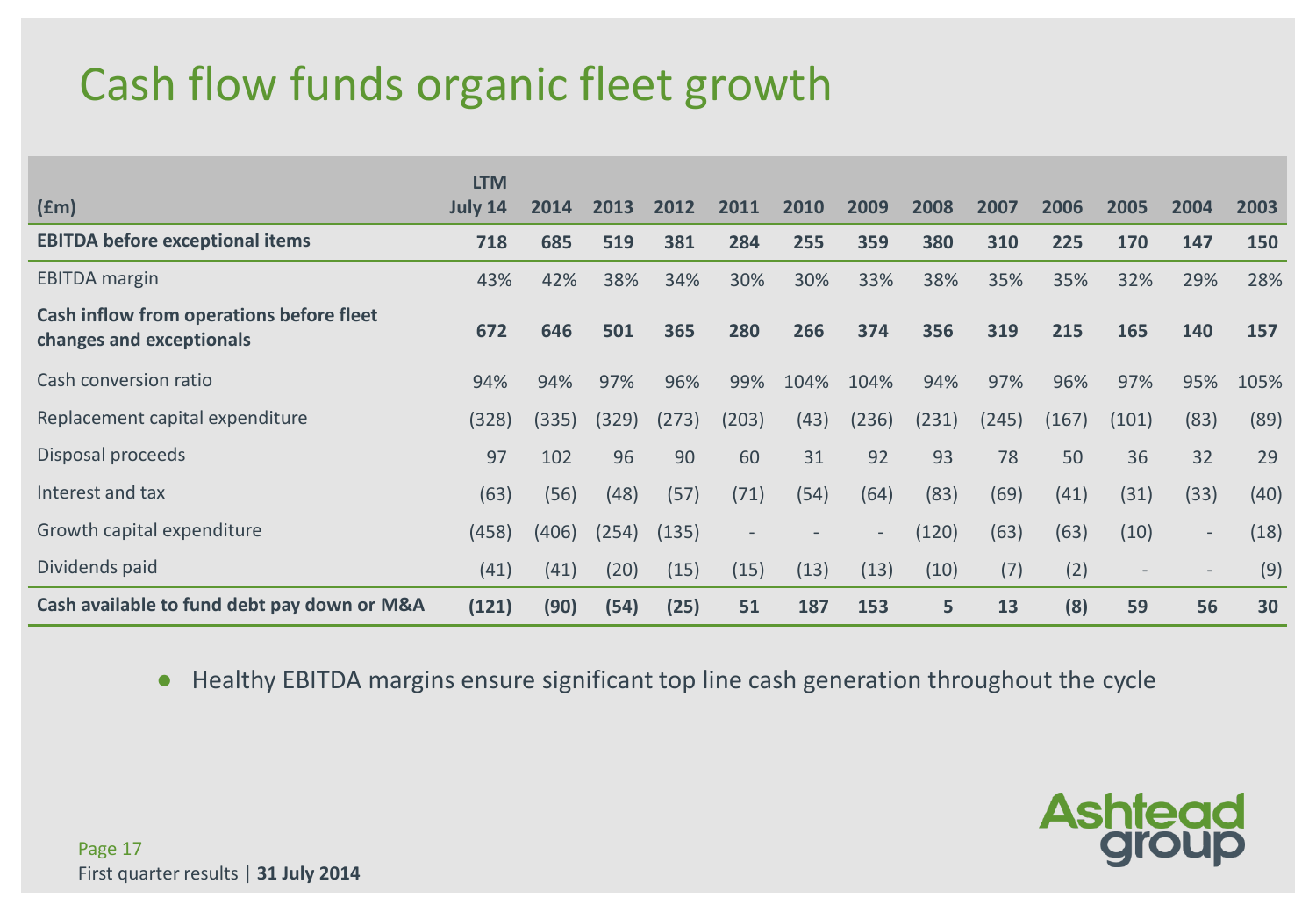### Robust debt structure with substantial capacity to fund further growth



- 6 year average remaining commitment
- No amortisation
- No financial monitoring covenants
	- whilst availability exceeds \$200m (July 2014 : \$717m)



Page 18 First quarter results | **31 July 2014**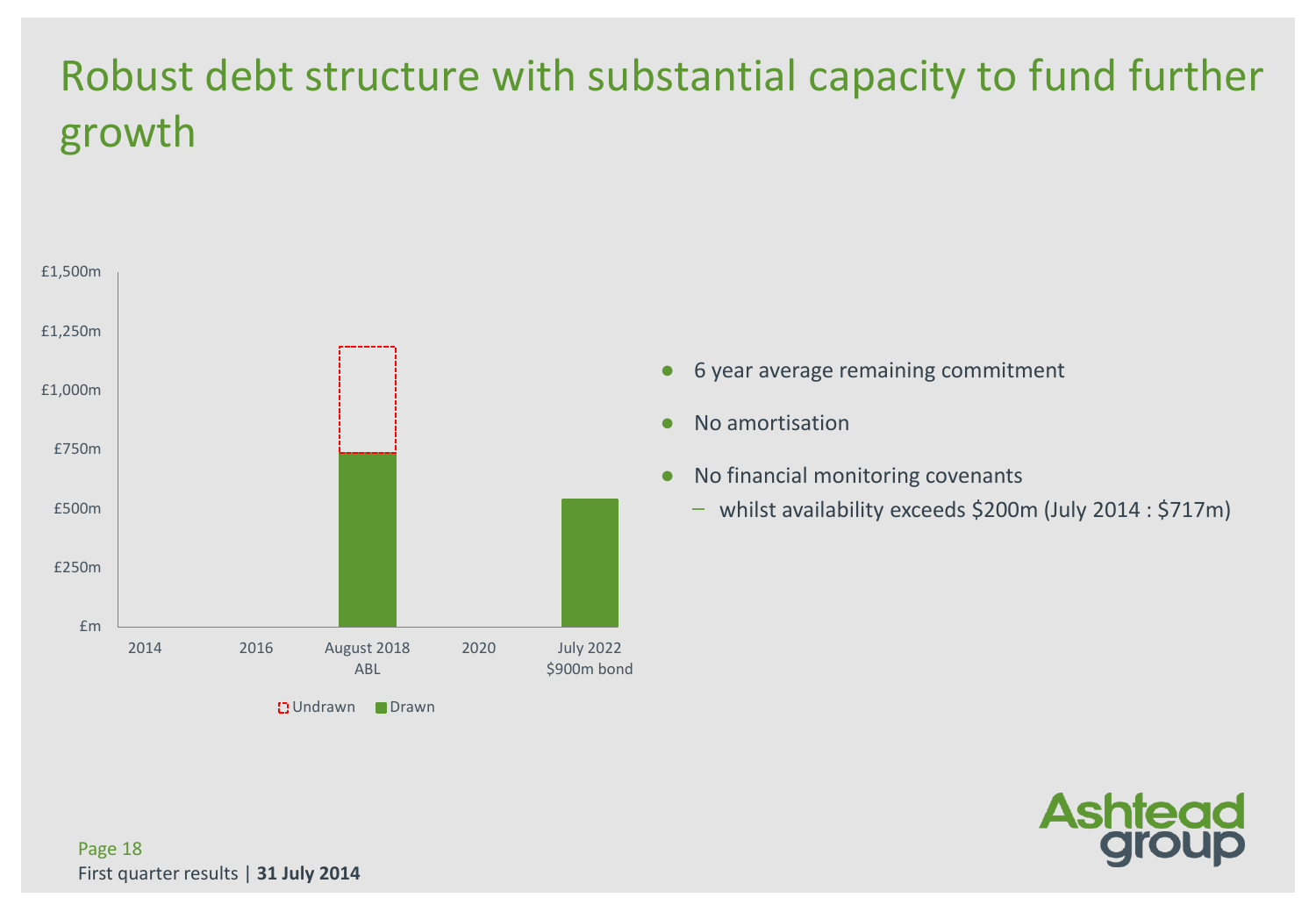### \$717m of availability at 31 July 2014



Borrowing base reflects July 2013 asset values